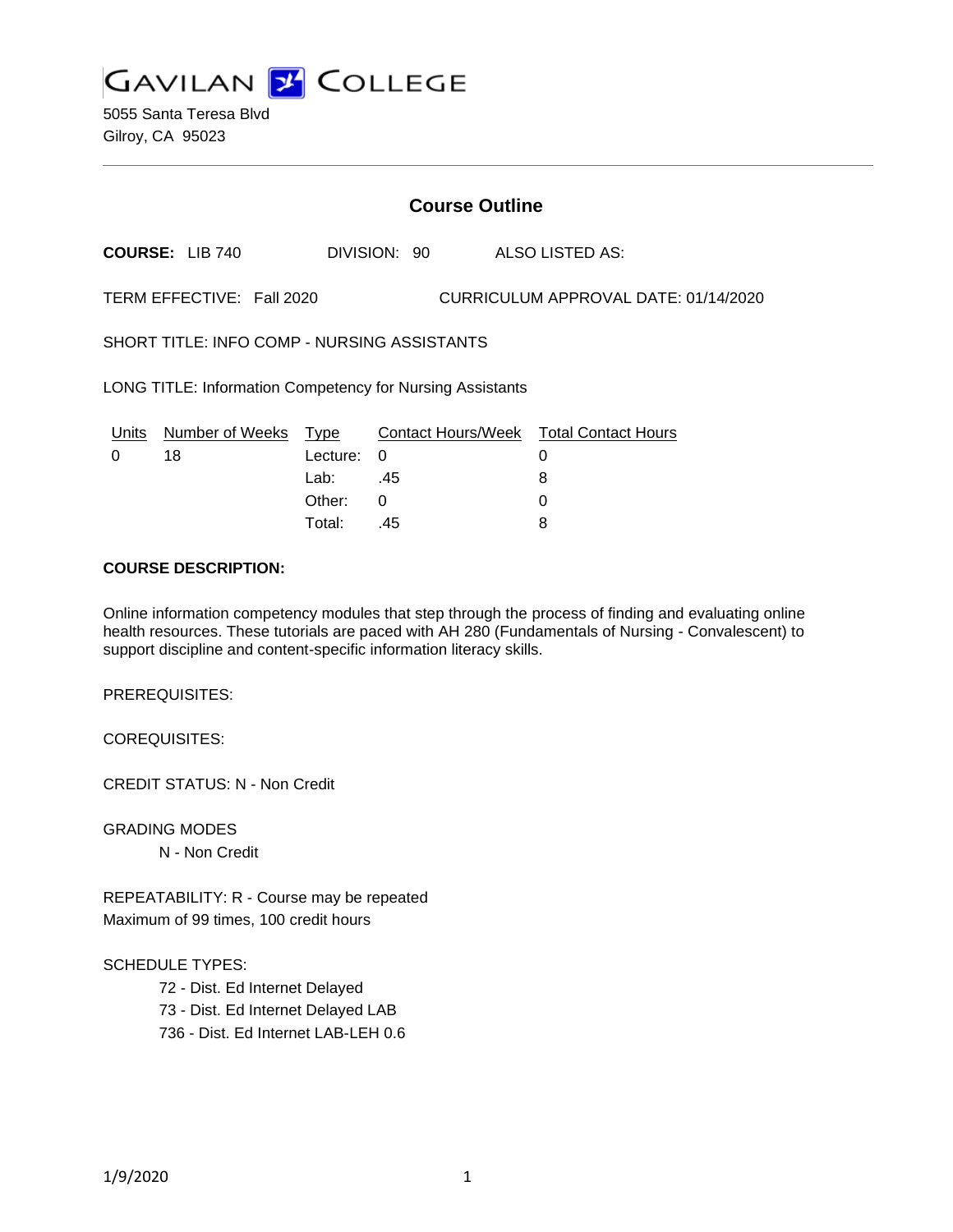## **STUDENT LEARNING OUTCOMES:**

By the end of this course, a student should:

1. Recognize and correctly use terminology that applies to the storing and retrieval of information.

2. Distinguish among databases for various formats such as books, periodicals, and online resources.

3. Design and modify search strategies and evaluate search results.

4. Write complete citations in standard APA format.

### **CONTENT, STUDENT PERFORMANCE OBJECTIVES, OUT-OF-CLASS ASSIGNMENTS**

Curriculum Approval Date: 01/14/2020 1 Hours Overview of the online environment and the terminology used for information retrieval. 5 Hours Introduction and practice with the various online databases, what each type covers, how to search each one, and how to evaluate results. 2 Hours Introduction and practice writing complete citations in standard APA format for a bibliography.

# **METHODS OF INSTRUCTION:**

Online modules

#### **METHODS OF EVALUATION:**

Objective examinations Percent of total grade: 70.00 % Quiz following each module or portion of module. Writing assignments Percent of total grade: 20.00 % Bibliography in APA format Other methods of evaluation Percent of total grade: 10.00 % Regular participation in interactive activities

## **REPRESENTATIVE TEXTBOOKS:**

Textbook not required.